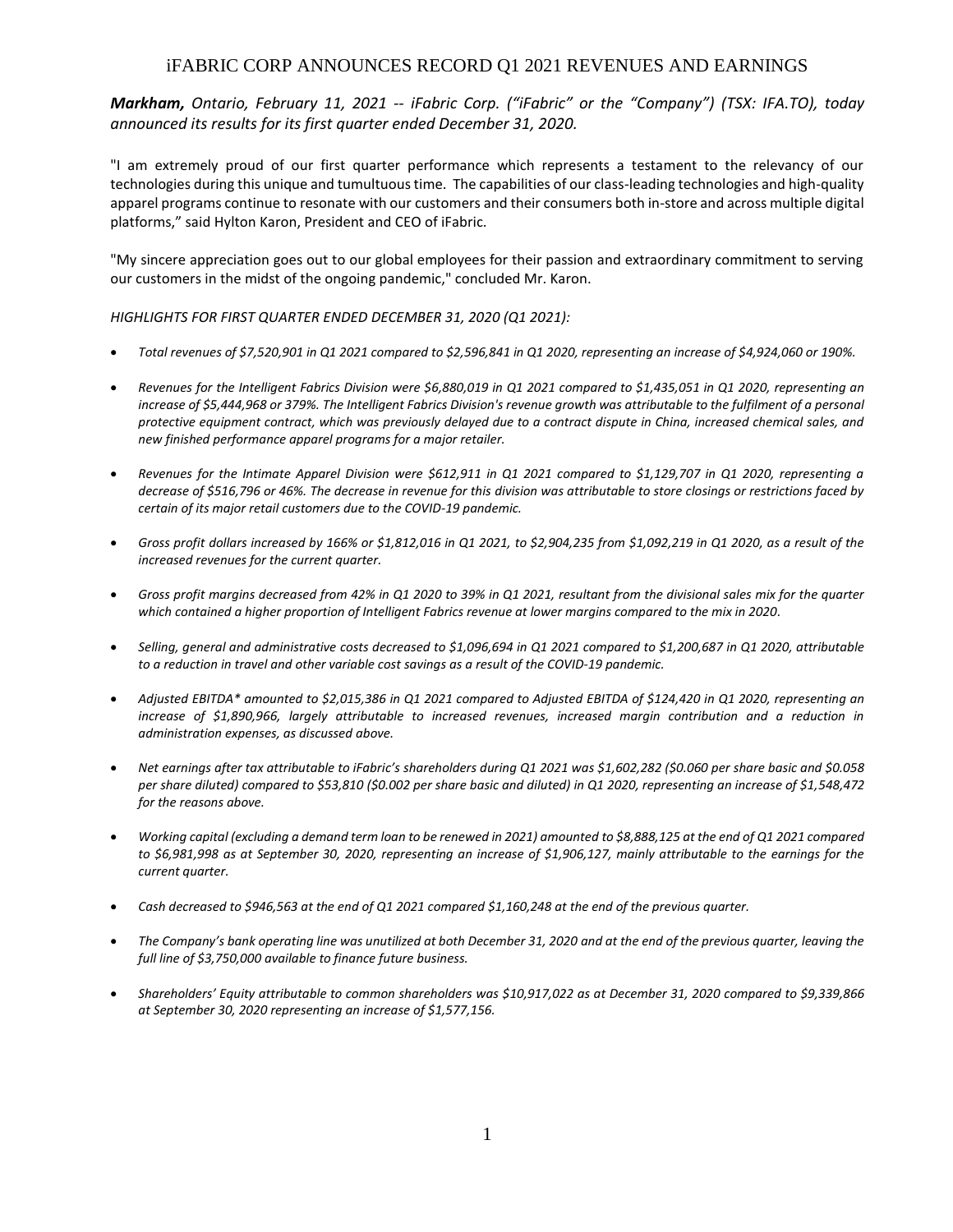#### **FINANCIAL HIGHLIGHTS:**

| Three months ended December 31,                     | 2020       | 2019       |
|-----------------------------------------------------|------------|------------|
|                                                     | \$         | \$         |
| Revenue                                             | 7,520,901  | 2,596,841  |
| Earnings (loss) from operations                     | 1,758,856  | (161,096)  |
| Share based compensation                            | (6, 745)   | (11, 739)  |
| Adjusted EBITDA *(Note)                             | 2,015,386  | 124,420    |
| Net earnings before tax                             | 1,966,701  | 71,792     |
| Net earnings after tax attributable to shareholders | 1,602,282  | 53,810     |
| Other comprehensive earnings (loss)                 | (271, 871) | (226, 781) |
| Total comprehensive earnings (loss)                 | 1,336,392  | (170, 557) |
| Net earnings per share                              |            |            |
| Basic                                               | 0.060      | 0.002      |
| Diluted                                             | 0.058      | 0.002      |

*\*Note: Adjusted EBITDA represents earnings before interest, taxes, depreciation, amortization and share based compensation*

*Complete Financial Statements are available on SEDAR at [www.sedar.com](http://www.sedar.com/) and on the company's website at [www.ifabriccorp.com.](http://www.ifabriccorp.com/)*

Hylton Karon, CEO of iFabric Corp., will be joined by Hilton Price, CFO, and Giancarlo Beevis, CEO of the Intelligent Fabric Division, to provide an investor update hosted by Adelaide Capital on Friday, February 12 at 2:00PM Eastern Time (U.S. and Canada), followed by a question-and-answer period. Please register here if you would like to participate: [https://us02web.zoom.us/webinar/register/WN\\_rtIWH0g3TdiI94FwdYo0Yg](https://us02web.zoom.us/webinar/register/WN_rtIWH0g3TdiI94FwdYo0Yg) The webinar will also be live streamed on YouTube for those who are unable to access Zoom: [YouTube Live Stream.](https://www.globenewswire.com/Tracker?data=ioWYcBxRIJSECFNlcsfJBJVGkWR_Im7dCJwn4Rfyffu_tq6VBvtDvP3c20C4Fibo5Z8Qh28Jvu9EFM_sO_y8NERM0krdHrcQP6IMqBIhC-P8HjKIl2SBUipHvZDvSx0adqMrzJ5YNcpIGV5JhDXaJg==) Questions may be asked during the webinar or can be emailed ahead of time to [info@adcap.ca.](mailto:info@adcap.ca) A replay will be made available after the event on the Adelaide Capital YouTube channel: [Adelaide Capital YouTube Channel.](https://www.youtube.com/channel/UC7Jpt_DWjF1qSCzfKlpLMWw)

#### *ABOUT iFABRIC CORP:*

Headquartered in Markham, Ontario, iFabric Corp www.ifabriccorp.com is listed on the TSX and currently has 26.5 million shares issued and outstanding. Through its wholly owned subsidiaries, Intelligent Fabric Technologies (North America) Inc. ("IFTNA") and Coconut Grove Pads Inc. ("Coconut Grove"), the Company offers a variety of products and services in both of its strategic divisions:

IFTNA is focused on performance apparel, medical protective apparel, consumer protective apparel, as well as proprietary chemical formulations that render fabrics, foams, plastics, and numerous other surfaces intelligent, thereby improving the safety and well-being of the consumer.

Coconut Grove, operating as Coconut Grove Intimates, is a designer, manufacturer, distributor, licensor and licensee of ladies' intimate apparel products and accessories.

## *\*USE OF NON-GAAP MEASURES*

*Certain measures in this document do not have any standardized meaning as prescribed by International Financial Reporting Standards ("IFRS") and, therefore, are not considered generally accepted accounting principles ("GAAP") measures and may not be comparable to similar measures presented by other issuers. Where non-GAAP measures or terms are used, definitions are provided. The Company believes that certain non-GAAP financial measures provide*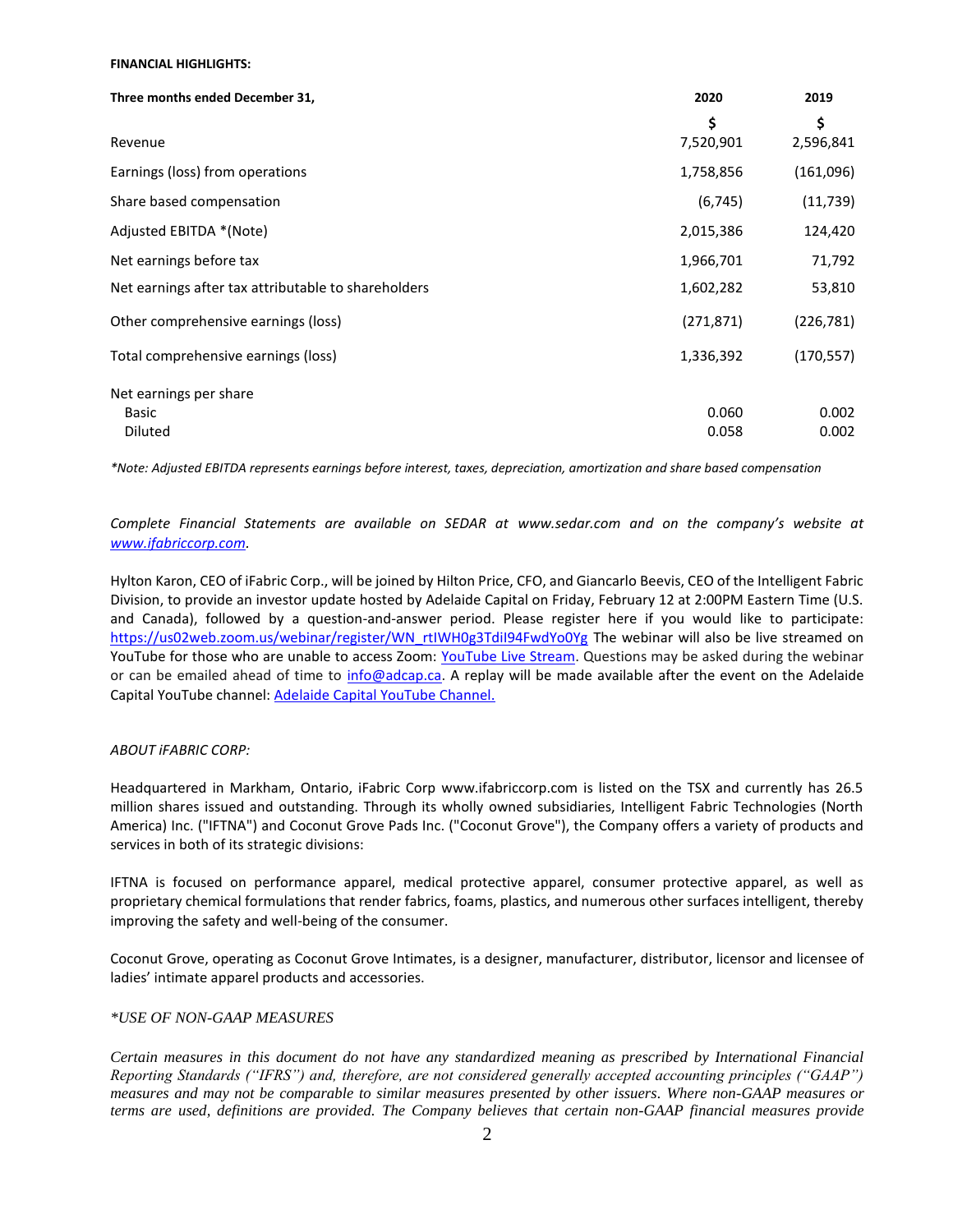*important information regarding the operational performance and related trends of the Company's business. In this document and in the Company's consolidated financial statements, unless otherwise noted, all financial data is prepared in accordance with IFRS.*

### *Adjusted EBITDA*

*The Company uses Adjusted EBITDA to assess its operating performance without the effects of (as applicable): current and deferred tax expense, finance costs, interest income, depreciation and amortization of plant assets, other gains and losses, impairment loss, share-based compensation and other non-recurring items. The Company adjusts for these factors as they may be non-cash, unusual in nature and do not reflect its operating performance. Adjusted EBITDA is not intended to be representative of net earnings from operations or an alternative measure to cash provided by operating activities determined in accordance with IFRS.*

*The table below reconciles Adjusted EBITDA and Net earnings and comprehensive earnings attributable to owners of the Company, calculated in accordance with IFRS:*

| Three months ended December 31,                                       | 2020      | 2019      |
|-----------------------------------------------------------------------|-----------|-----------|
|                                                                       | \$        | \$        |
| Net earnings after tax attributable to shareholders                   | 1,602,282 | 53,810    |
| Add (deduct):                                                         |           |           |
| Net earnings attributable to non-controlling interest                 | 5,981     | 2,414     |
| Provision for income taxes                                            | 358,438   | 15,568    |
| Share-based compensation                                              | 6,745     | 11,739    |
| Amortization of deferred development costs                            | 6,705     | 6,705     |
| Amortization of plant, property and equipment and right-of-use assets | 20,990    | 21,966    |
| Interest expense                                                      | 14,245    | 12,218    |
| <b>Adjusted EBITDA</b>                                                | 2,015,386 | 124,420   |
| Add (deduct):                                                         |           |           |
| Share-based compensation                                              | (6, 745)  | (11, 739) |
| <b>EBITDA</b>                                                         | 2,008,641 | 112,681   |

## *FORWARD LOOKING STATEMENTS*

*Forward-looking statements provide an opinion as to the effect of certain events and trends on the business. Certain statements contained in this news release constitute forward looking statements. The use of any words such as "anticipate", "continue", "estimate", "expect", "may", "will", "project", "should", "believe" and similar expressions are intended to identify forward-looking statements. These forward-looking statements are based on current expectations and various estimates, factors and assumptions and involve known and unknown risks, uncertainties and other factors, including the risk factors described in the Company's annual information form dated December 23, 2020 and other filings with the Canadian securities regulators available under the Company's profile on SEDAR at www.sedar.com.*

*Forward-looking statements are based on the opinions and estimates of management as of the date such statements are made. Readers are cautioned not to place undue reliance on these statements as the Company's actual results, performance, or achievements may differ materially from any future results, performance or achievements expressed or implied by such forward-looking statements if known or unknown risks, uncertainties or other factors affect the Company's*